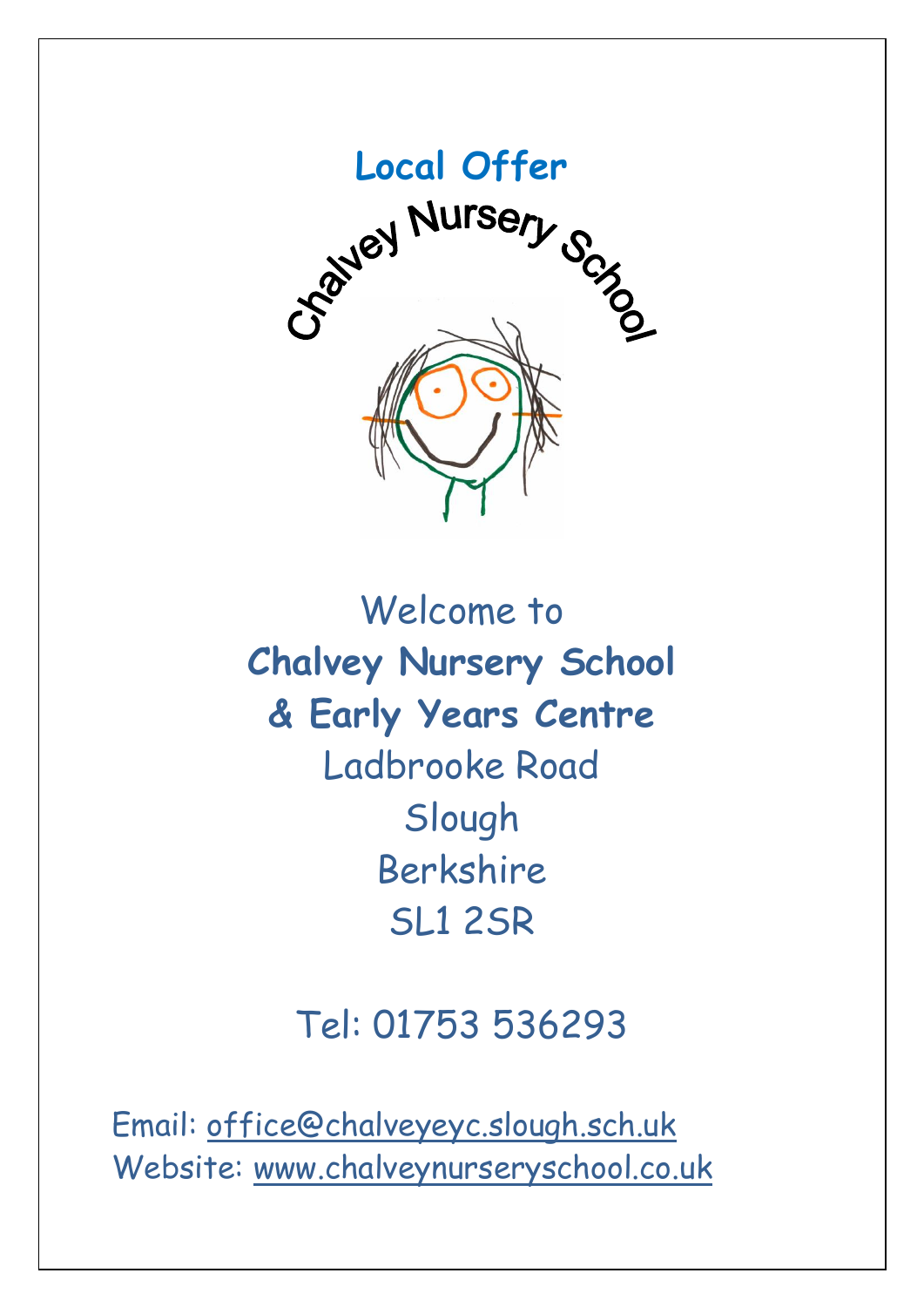## **LOCAL OFFER**

#### **Chalvey Nursery School**

#### **1. Special Educational Needs (SEN) Policy**

**Please follow the link to our website to view our SEN policy and Equality Plan. [www.chalveynurseryschool.co.uk](http://www.chalveynurseryschool.co.uk/)**

Chalvey Nursery School is a warm and welcoming mainstream nursery offering 60 places per session. Children attend for 3-5 terms and attend for morning or afternoon sessions. We also provide additional hours for children. We offer 30 hours per week for entitled children. In addition, we currently offer 16 places for funded 2 year olds.

The Nursery is also resourced to take up to 10 children (5 per session) in the Assessment Unit for a period of extended assessment. All of these children have complex needs which might include language, social interaction, physical, sensory or medical needs. A referral meeting for the Assessment Unit is held twice a term and parents are very welcome to contact the nursery to arrange a visit or to discuss the referral process.

'Sharing, Caring and Learning Together' is what we believe for all of our school community.

Please read our latest OFSTED report [http://www.ofsted.gov.uk/inspection](http://www.ofsted.gov.uk/inspection-reports/find-inspection-report/provider/ELS/109765)[reports/find-inspection-report/provider/ELS/109765](http://www.ofsted.gov.uk/inspection-reports/find-inspection-report/provider/ELS/109765)

At Chalvey Nursery, we believe that all children should be given the opportunity to achieve their best. We have high expectations for all our children with SEN, including those children who have the most complex needs. Children with SEN are included in **all** the activities of the nursery, and we provide additional adult support and other resources where needed to ensure that the curriculum is fully accessible to all children.

There is access on one level throughout the nursery, and electronic entry systems provide a high level of security for all children, especially those who have a limited sense of danger. As well as nappy-changing facilities in each area, the Assessment Unit is equipped with a shower.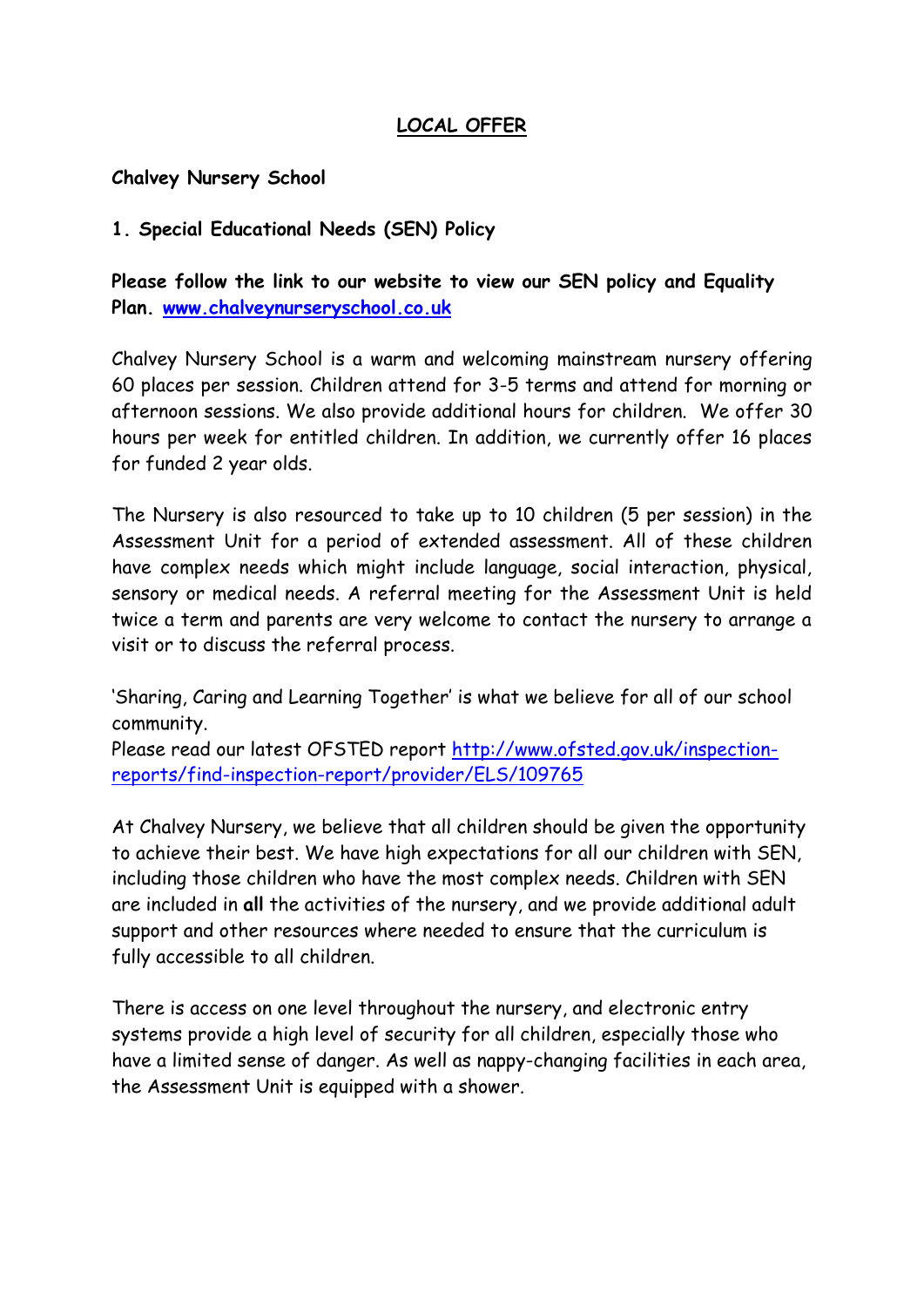The Assessment Unit has a specialist teacher, a nursery practitioner and two teaching assistants (TAs). Visual support materials (including 'First-Then' boards, visual timetables and countdown strips) are used to support learning in the Assessment Unit, and the teaching and learning environment is highly structured. We use Makaton signing, recorded speech and picture-exchange (PECS) to develop communication skills for children who have little or no speech.

Children in the Assessment Unit have a high level of small group and individual support in their own classroom base, which has an individual work-station area. They all join their mainstream peers in play every day, with adult support, and some children join mainstream learning groups, as appropriate.

## **2. Teaching & Learning**

At our nursery, we closely follow the guiding principles of the Early Years Foundation Stage. We provide high quality teaching which is differentiated and personalised for all the children in the nursery. The learning outcomes for all children are monitored through regular observations and record-keeping. We operate a key-worker system for monitoring development of individual children and working with their parents.

Whole-nursery assessment includes the Pupil Tracker system which records children's individual attainments across the seven areas of development in the Early Years Foundation Stage, and identifies children exceeding expectations and children at risk of delay. We also record the characteristics of learning of individual children. We assess every child's baseline attainments during their first half-term at nursery

All children have a Learning Journey book in which they can choose to put their own work and photographs, to share with their families and to take with them when they leave nursery. Practitioners also record key learning moments in these books.

## **3. Identifying and Assessing SEN**

We are committed to the early identification of special educational needs and we follow the 'Assess, Plan, Do, Review' model, in line with the SEN Code of Practice (2014).

From the outset, parents are actively involved in discussions about their child. If a child is not making adequate progress, despite high-quality teaching targeted at their area of need, the child's key-worker will complete our Cause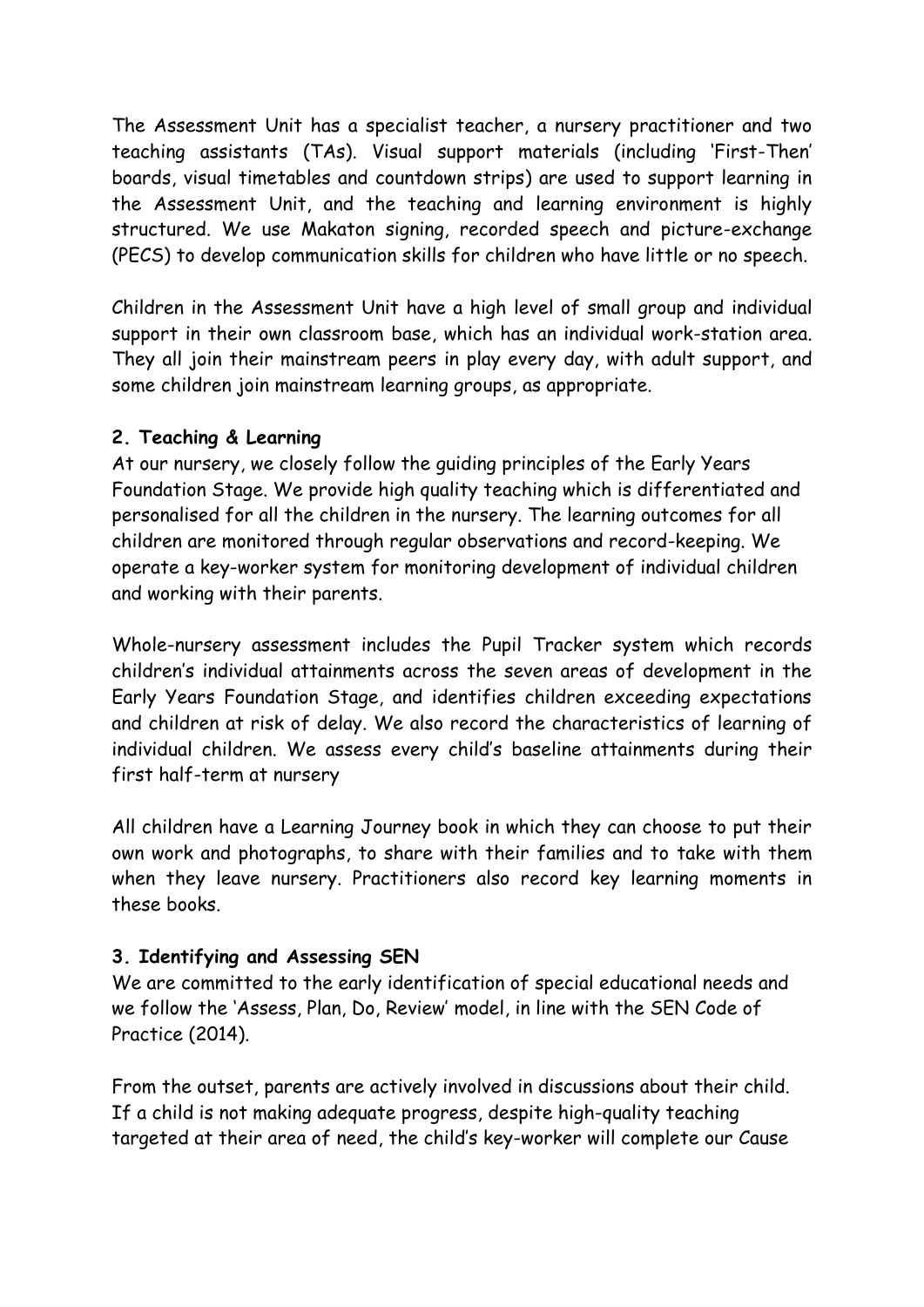for Concern Form, detailing their discussions with parents, action already taken to meet the child's needs, and the outcome.

The SENCO (Special Educational Needs Co-ordinator), or Deputy SENCO, then gathers further information from parents, teaching staff and the child, and clear goals are identified together. Stretching targets are set, usually in an Individual Education Plan (IEP), and these are reviewed termly. This is the beginning of a cycle of target-setting, support and review which will continue as long as the child has an identified need.

Where appropriate, we assess and record progress in smaller steps. We also use assessments which focus on the specific needs of particular groups of children (eg. Venturing Into Play Profile for children on the autism spectrum; PECS Checklist for children with little or no speech).

#### **4. Involving Parents and Children in Planning and Reviewing Progress**

We aim to keep parents fully informed of their child's special educational needs and encourage parents to share their knowledge about their child and to contribute as equal partners in target-setting and progress reviews.

From our observations and discussions with parents, we identify children's individual interests and plan activities to include these interests. All children in the nursery are supported by individual plans in the form of personalised 'next steps for learning', discussed and identified with parents, and designed to extend each child's learning and development.

Children are invited to spend some time in the nursery, with their parents, during the term before they start nursery, and all parents are offered a home visit by the child's key-worker, when any concerns can be discussed. Staff who speak a range of community languages are available to interpret. Children with SEN are offered a more extensive transition programme including additional home-visits or visits to nursery, and a multi-agency transition meeting, as appropriate.

We work closely with a range of external professionals including educational psychologists, speech & language therapists, physiotherapists, occupational therapists and autism outreach workers. The advice of external professionals is valued and shared with the child's parents and all staff working with the child. Parents are always informed when an external professional is visiting their child in nursery.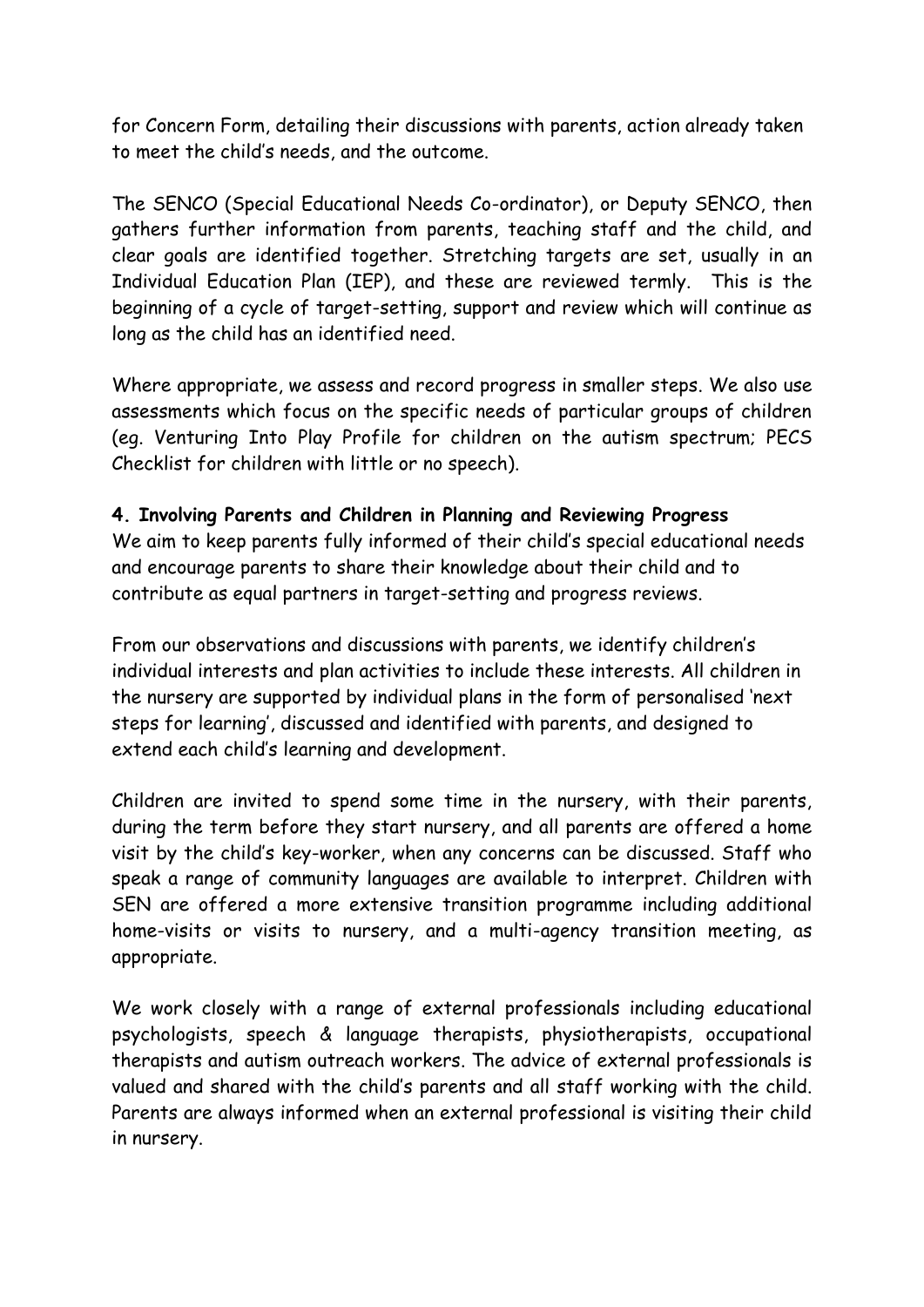An allocated speech & language therapist currently visits the Assessment Unit for one day every month, and provide advice and therapy plans which are then implemented daily by nursery staff.

Where appropriate, and with parental consent, the SENCO will share information securely with other agencies working with the child, using the Borough's Early Help Assessment.

Where appropriate, we work with parents to submit a request for statutory assessment, often leading to an EHC Plan, and we contribute detailed reports for this.

All parents have the opportunity to take part in courses and activities in the nursery (eg. parent workshops; rhyme-time sessions) and some parents offer voluntary help in the nursery. In addition, a regular parent workshop, 'Growing Together', is offered to the parents of children with SEN.

## **5. Additional Support**

Support offered to children is tailored to the needs of the current group and of individual children within the nursery. It includes:

- Learning opportunities delivered by staff who are sensitive and responsive to the changing needs and interests of children and to a range of learning styles.
- Access to a wide range of supportive strategies in the classroom.
- Learning support staff effectively deployed to support children's learning.
- Additional adult support for individual children, as appropriate.
- Setting small-step, individual targets that are specific, measurable and achievable, and regularly reviewed.
- Adapted resources and a purpose-built sensory-room.
- Ongoing help with personal care, where necessary.

# **6. Extra Activities**

To enhance our curriculum, we use our minibus for outings for all the children. We also encourage visits into the nursery and these have included Zoolab, and a mobile farm. Risk assessments are carried out beforehand and additional supportive measures are put in place, as required.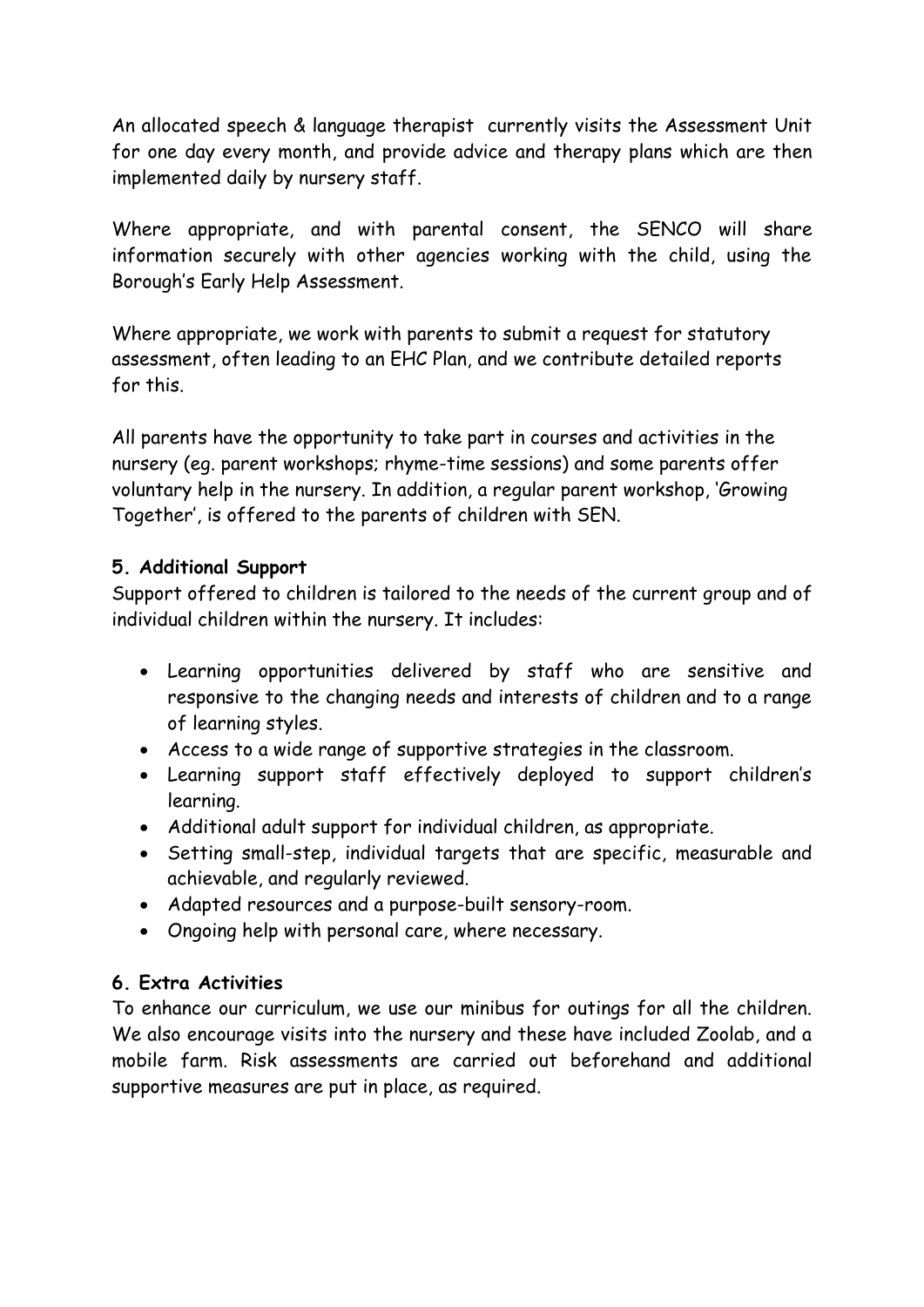Children in the Assessment Unit are offered a range of additional experiences including sensory and movement activities, and weekly outings to local parks, shops and cafes, to extend their physical and social skills.

We have strong links with the local special school and children from the Assessment Unit regularly access their facilities, including soft-play room.

## **7. Meeting the Social and Emotional Needs of Children with SEN**

We recognise the importance of personal, social and emotional development as a fundamental building block to engagement and well-being at nursery and to future learning success. Meeting these needs includes:

- Key workers who develop close, secure relationships with children and parents.
- Staff who have experience and particular understanding of social, emotional and behavioural difficulties.
- Additional targeted small groups
- Involvement and well-being work across the nursery
- Access to local outside agencies (eg. behaviour support service, educational psychology service).
- Special transition planning arrangements for vulnerable children.

All children in the nursery are encouraged to respect others, and there is a particular emphasis on sharing and turn-taking activities throughout the nursery.

We use positive behaviour strategies throughout the nursery and have individual positive handling plans in place for any children in the Assessment Unit who have very challenging behaviours.

## **8. Keeping up to date with Knowledge and Skills**

Our Nursery staff working with children who have SEN have had a wide range of training including Makaton and BSL signing; support for children with visual and hearing impairment, visual communication systems, picture-exchange (PECS) and Elklan training in language development. Whole-staff training has also been provided in Makaton signing, Team Teach and Diabetes and Epilepsy support.

Staff in the Assessment Unit have chosen to specialise in working with children with SEN and are very experienced in teaching children with SEN.